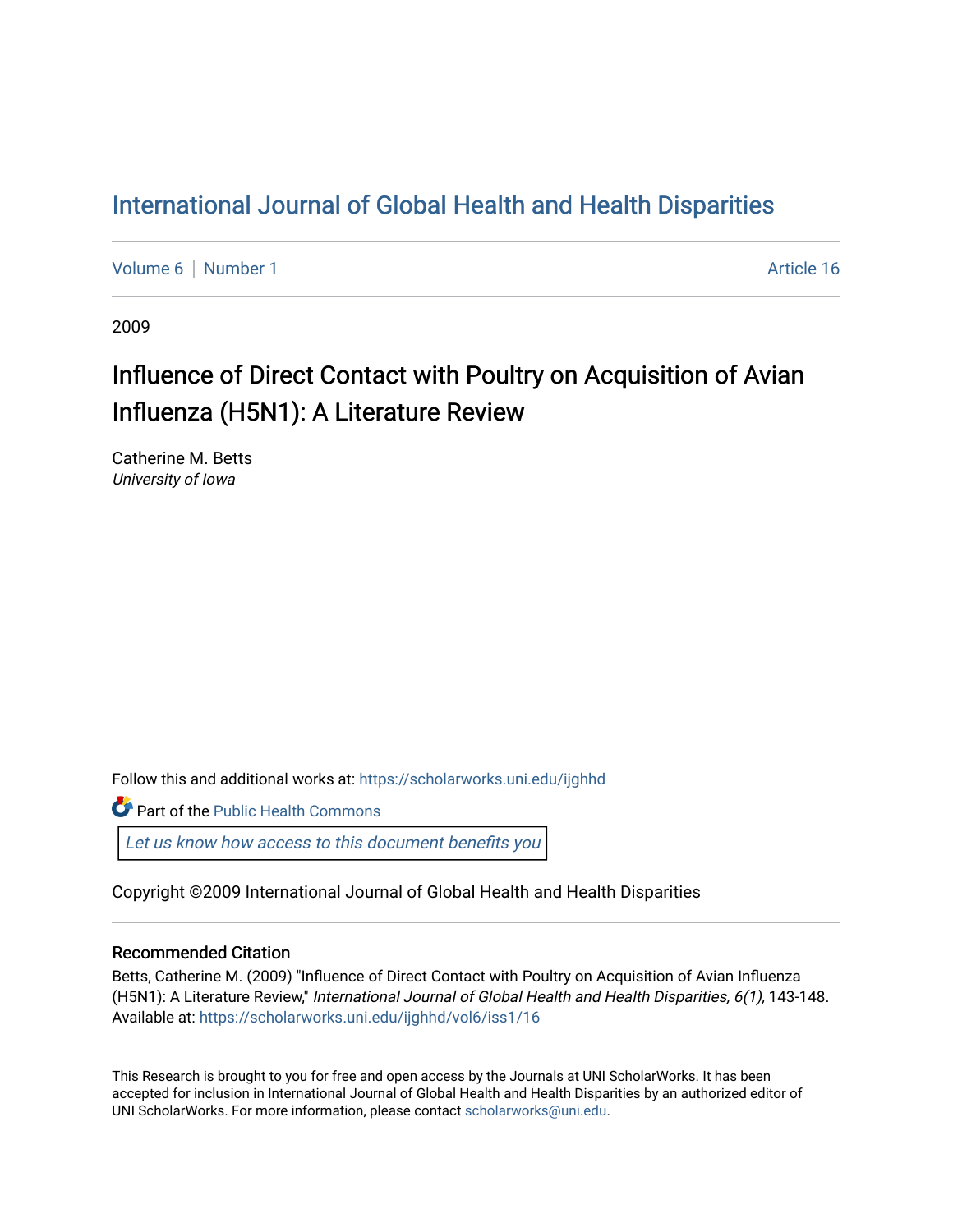# **INFLUENCE OF DIRECT CONTACT WITH POULTRY ON ACQUISITION OF AVIAN INFLUENZA (H5Nl): A LITERATURE REVIEW**  Betts: Influence of Direct Contact with Poultry on Acquisition of Avian

Catherine M. Betts, B.A., M.N.H.P., R.N. University of Iowa

# INTRODUCTION

Avian influenza, otherwise known as the disease associated with HSNl virus, has been a public health concern for many years. Especially in the past decade, researchers have struggled to find effective treatments for this disease because of the severe symptoms it causes. In 1997, it was found that this virus infected both birds and humans, and the first documented case of transmission from birds to humans occurred. In 1999 in Hong Kong, further cases were documented in which poultry was responsible for transmitted the disease to humans, and it was established that poultry was the main mode of transmission of the disease. In 2003, human-to-human contact was correlated with transmission of the disease, but poultry remained the main source of transmission. Documented cases occurred in China and the Netherlands, and the U.S. was alerted to the disease and the potential for it to spread. In the years since then, epidemiologists in the U.S. have deemed avian influenza as a serious potential threat and have employed preventive health measures to combat the disease.

Avian influenza is caused by type A strains of the influenza virus and is spread by birds (World Health Organization, 2008). It occurs worldwide, and causes extreme symptoms in humans. It is also highly contagious and is caused by direct contact. The incubation period is around two to three days. Diarrhea, vomiting, and other gastrointestinal symptoms will present, and in some patients abdominal pain occurs also. Bleeding from the nose and gums has also been reported, and chest pain is one of the more serious of symptoms. Watery diarrhea without blood is the main symptoms that distinguishes HSNl from seasonal influenza. Symptoms have been known to vary from patient to patient and some present with respiratory symptoms. Two documented cases from South Vietnam had encephalitis but no respiratory symptoms. Another case from Thailand presented with vomiting and diarrhea but no respiratory symptoms. All three of these cases were associated with direct contact with poultry.

When respiratory symptoms do present, they tend to occur early on in the disease and occur in the lower portion of the respiratory tract. Patients present with difficulty breathing (dyspnea) and difficulty speaking. The voice often becomes hoarse. Crackling upon inhalation is a common sign that the disease is developing in a human. In the middle of the course of the disease the patient begins having productive cough and bloody sputum is present. These types of symptoms were reported in recent cases of the disease in Turkey, and during the Hong Kong outbreak of 2003, severely ill patients developed pneumonia (inflammation of the lung tissue).

Once symptoms develop, clinical deterioration is rapid (WHO, 2008). Most patients with this infection have been reported to develop acute respiratory distress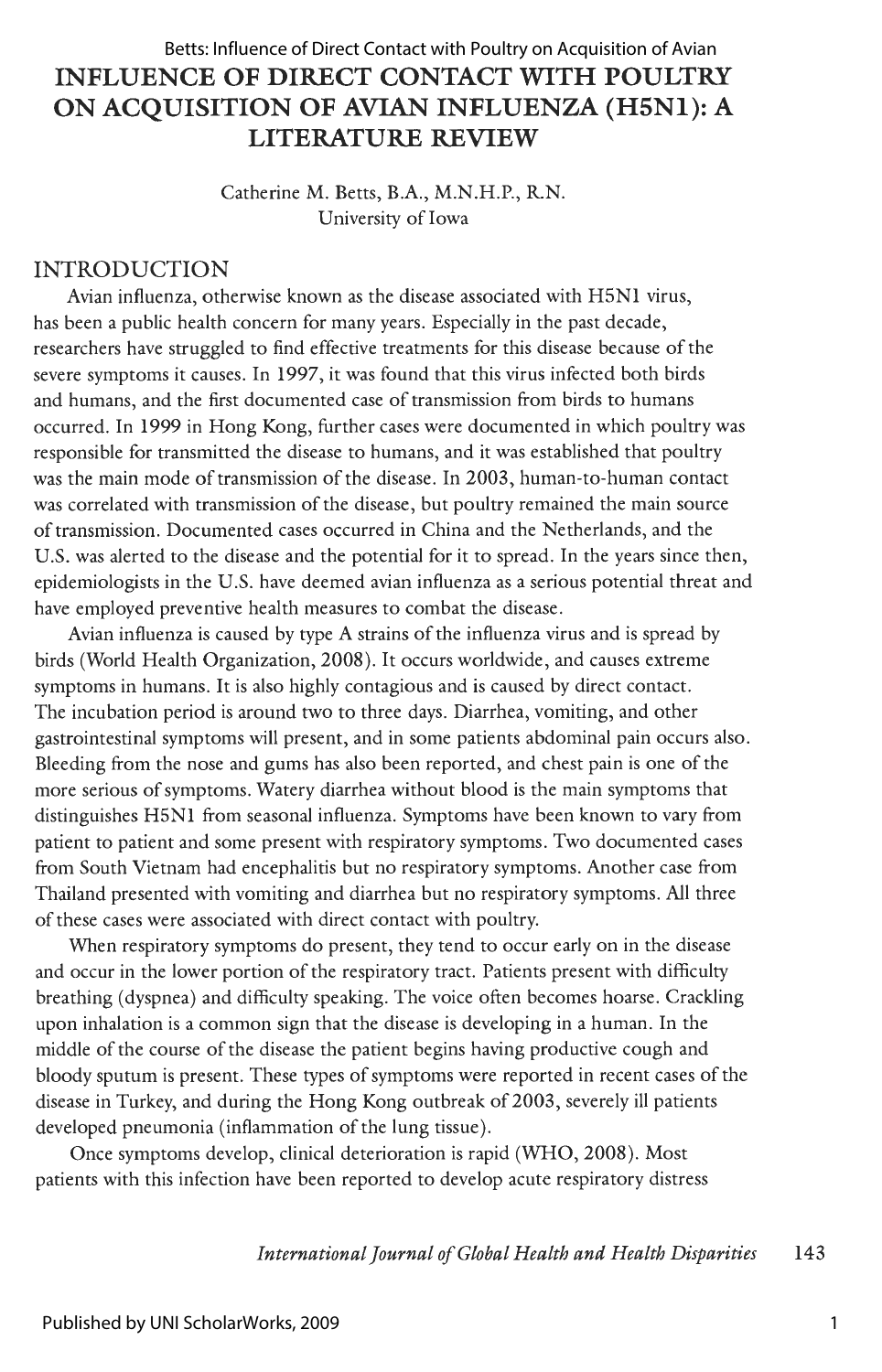#### International ikeurnal of Global Health and Health Disparities a Vol. 6, No. 1 h2009], Art. 16. scular

coagulation (DIC) occurs. In a sense, deterioration of the immune system occurs.

There is some evidence to suggest that antivirals are effective at treating symptoms but to date there is no cure. Oseltamivir (Tamiflu) is effective to some extent in reducing viral replication and improves prospects of survival. It slows progression of the disease but does not halt it. It is currently recommended that oseltamivir be prescribed within forty-eight hours of onset of symptoms and is still the drug of choice for avian influenza. There is significant mortality associated with H5Nl and for this reason the antiviral drug should be administered early in the course of the disease. The dose for children and adults over the age of thirteen is 150mg per day.

Because of the seriousness of the symptoms of this disease, avian influenza has become a national health concern. This paper will attempt to describe the link between direct contact with poultry and acquisition of the disease, and will describe direct contact with poultry as a significant risk factor in acquisition of symptoms.

### REVIEW OF STUDIES

Su et al. (2007) studied the correlation between having the H5N1 virus and exposure ( direct contact) to poultry. The study was a case-control study in that it started with individuals who already had the disease, and then looked at their exposure levels. This data was compared to a control group who did not have the disease, and then exposure level of this group was recorded. The sample size of the study varied because the authors looked at several populations, and actually compiled the results of several sub-studies, but the study which was talked about in greatest depth showed a sample size of twenty-two. This is a relatively small sample size, but because of the fact that this disease is still relatively rare, this is to be expected. To control for confounders, the authors noted that age ranges varied in the subjects examined and age ranges also varied in the control group. In order for this study to have more power, the age ranges should match more exactly, but again, because of the fact this disease is so rare, it would have been difficult to get an exact match between the experimental group and the control group.

Overall, the study showed that there is a link between direct contact with poultry and acquisition of the H5Nl virus. It was well done in that it combined results of several smaller studies, and gave an overall picture of the disease. It also implied that the virus can be spread by direct contact between humans, but did not give data on this matter to any great extent. A weakness of the study is that it had a very small sample size and did not have much data on the controls. Also, it did not give much data on the animals which the individuals were exposed to. It stated that the birds had been infected with H5Nl, and that subjects came into contact with them before the meat had been fully cooked, but did not give any more data on the birds than this. This authors also made a point to state that the disease can be treated if diagnosed early in the course and that the virus is susceptible to treatment by Tamiflu and Relenza, both antivirals. They state that avian influenza could become a growing problem and a pandemic in the world if infection in humans is not controlled. They emphasize that individuals infected with the virus have a history of exposure to poultry infected with H5Nl.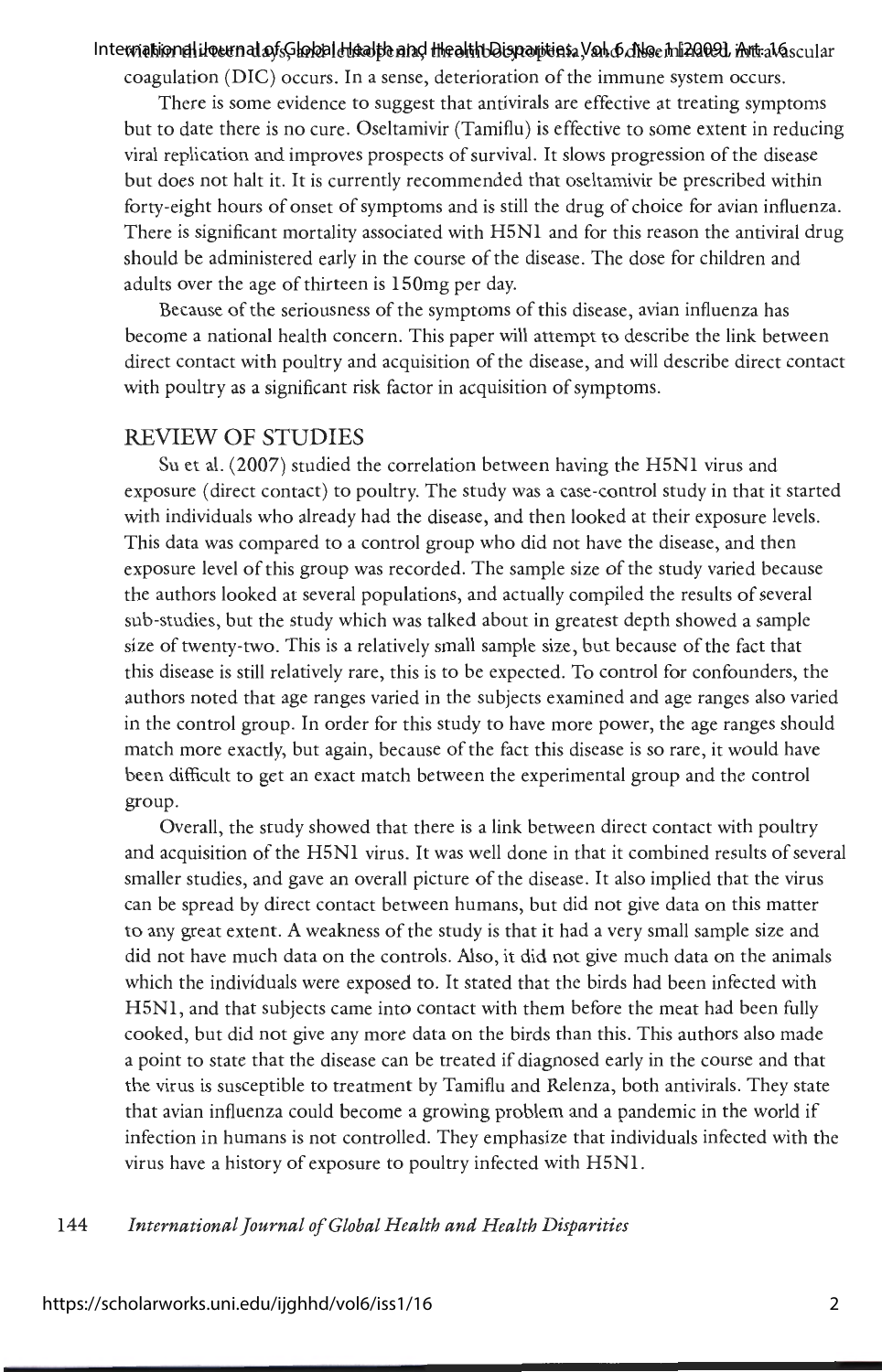### Betts: Influence of Direct Contact with Poultry on Acquisition of Avian

Sedyaningsih et al. (2007) conducted an epidemiological study on the connection between exposure to backyard poultry and acquisition of the H5Nl virus. This study was a case-control study in design, because subjects were selected based on whether they had the disease, and then the exposure level to infected poultry was determined. The subjects were individuals in various parts of southeast Asia, and a map of high-risk areas was contructed (highlighting areas in which the disease epidemic was greatest). The study took place between 2005-2006, and the sample size was fifty-four. Of these cases, two-thirds were from rural areas and forty-one of the patients died of the disease. In addition, respiratory sputum samples were collected to confirm infection with H5Nl.

The authors also found that the median age of infected individuals was 18.5, and over half the patients were under 20. Six of the patients not only had direct exposure to poultry but also had poultry-related occupations, such as poultry farm working, poultry market working, and shuttlecock feather selecting. Three were poultry farm workers, two were live poultry market workers, and one was a shuttlecock feather selector.

The authors contructed a geographical map of reported cases of H5Nl in Southeast Asia between 2005-2006, and charted the areas in which humans were infected, the areas in which poultry were infected, and the areas in which poultry were not infected. Results showed that, in the areas in which poultry were not infected, no humans were infected. In addition, the areas in which humans were infected were concentrated with outbreaks of poultry infection. Authors concluded that contact with poultry and direct exposure to poultry increases an individual's risk for acquiring the H5Nl (avian influenza) disease .

Overall, the study controlled for confounding variables by comparing the regions which had infected poultry to the regions which did not have reported cases of infected poultry. I think that the study was well done in that it gave a well-detailed map of where the reported cases were, and was precise in describing its methods. It did not have a well-described control group (individuals who did not have the disease), but it did show that a high proportion of infected individuals were indeed exposed to poultry.

Horimoto & Kawaoka (2006) conducted a case-control study in Southeast Asia in which specific subjects were studied who had been infected with the H5Nl virus. The study was case-control because subjects were chosen on the basis of whether they had acquired the disease. For example, an in-depth study was conducted on a threeyear-old boy in Hong Kong who had developed a severe form of the disease and later developed Reye's syndrome as a complication. The sample size of the study was 365 individuals, all residing in various parts of Southeast Asia, Europe, Africa, and the U.S. The cases linked to simultaneous outbreaks in birds (avian influenza) were located in Hong Kong, Canada, the Netherlands, and Vietnam. The number of infected cases linked to outbreaks of infection in birds was 202 cases. Therefore, of the 365 cases studied, over fifty-percent were associated with an outbreak of the epidemic in birds, in which there was an outbreak in birds at the same place at the same time. This provides strong evidence for the fact that avian influenza is transmitted by direct contact of birds and humans. In addition, the authors described the symptoms of the disease such as conjunctivitis, pneumonia, liver failure, and respiratory distress. Diarrhea, encephalitis, fever, cough, and multiple-organ dysfunction are also complications. The areas studied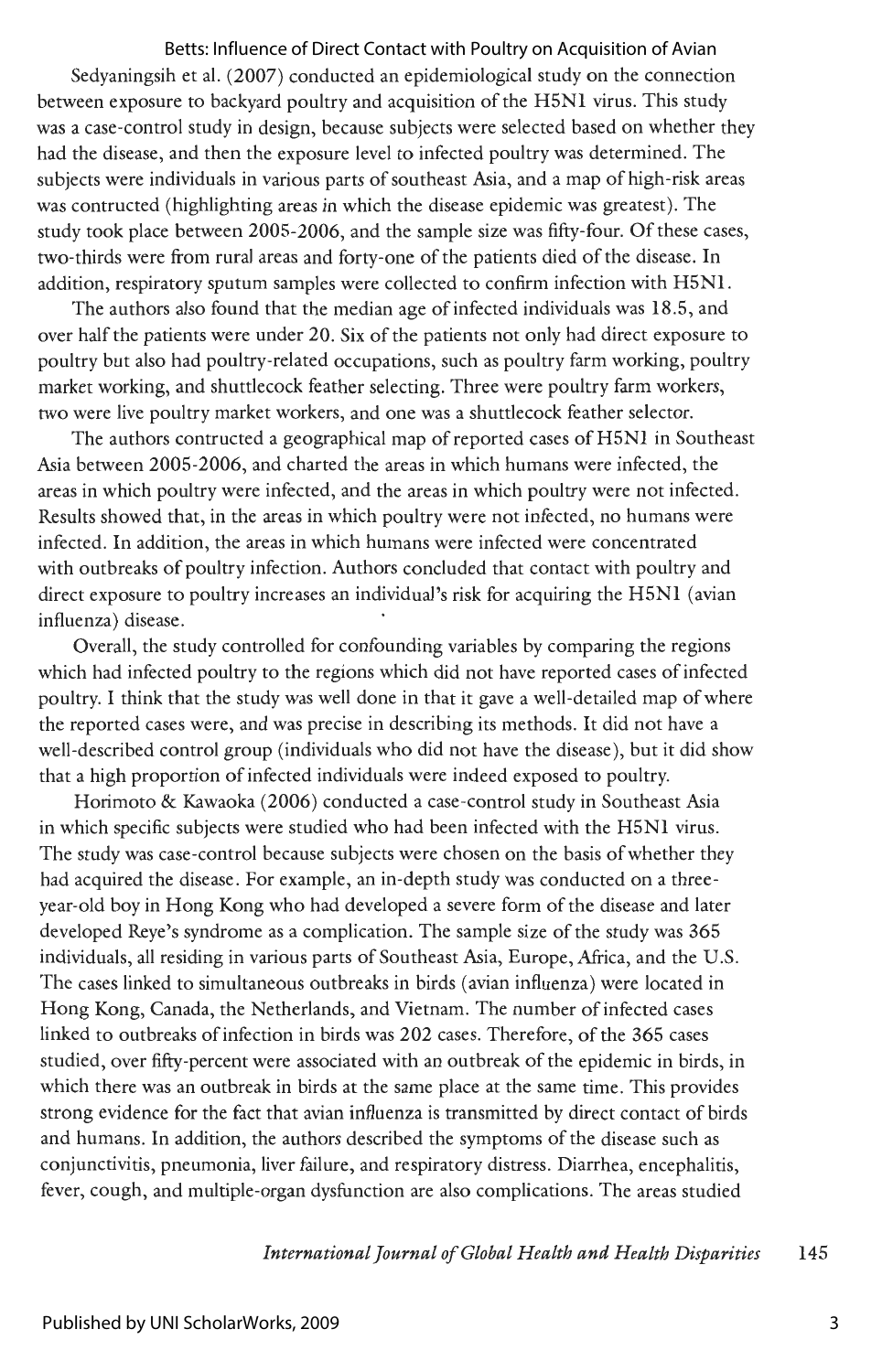International Journal of Global Health and Health Disparities, Vol. 6, No. 1 [2009], Art. 16<br>included the U.S., UK, Hong Kong, China, the Netherlands, Egypt, Canada, Vietnam, Thailand, Cambodia, Indonesia, Turkey, Iraq, Azerbaijan, and Djibouti. The authors also found that when the pandemic in birds was eradicated in Hong Kong (by slaughter of all poultry), infected case in humans decreased (2006). This provides further evidence toward the transmission of H5Nl by direct contact of humans and poultry.

The study controlled for confounders by comparing those cases associated with avian outbreak to those cases not associated with avian outbreak. This is adequate control because geographical limitations make it difficult to study individuals of the same demographic group who had been exposed to poultry and did not acquire the disease . That is, the ideal control group would be individuals who did not have the disease and were of the same demographic group. The authors did not do this, but because of the difficulty in obtaining subjects the authors had adequate control. Overall, the study was an excellent study because the data was well-outlined, the sample size was relatively large ( compared to other studies) and they were able to provide evidence towards a link between contact with poultry and acquisition of the disease.

Muramoto et al. (2006) conducted a laboratory study at the University of Wisconsin in order to test the molecular feasibility of transmission of the HSNl virus from poultry to mammals. The authors also wanted to test the replication ability of the virus in mammals, once transmitted from poultry. By studying the replication of H5Nl in mice, the authors could gain evidence as to whether replication of the virus in humans in possible because the mice are serving as a mammalian analog. This study was experimental in design because it was highly-controlled in a laboratory setting and also was a cohort study because the mice examined were chosen based on exposure to the virus and then development of the disease was studied. The sample size in this case was approximately fifty mice. Authors first isolated the HSNl virus from infected birds ( chicken and duck) and then transfected the mice with the virus. They found that the virus did indeed replicate in mice and substantially high titers of the virus were detected on day three of acquistition of the virus. By day six, even higher titers were detected. The authors injected the virus from the birds intranasally at 1,000,000 PFU. Mice were anesthetized with sevoflurane prior to the procedure and virus was detected in lung tissue, brain tissue, and spleen in the days following transfection.

The authors controlled for confounding factors by having control groups in which the mice were not infected with the virus and these mice did not acquire the disease ( exact numbers were not given). Authors concluded from the evidence that it is possible for mammals such as mice to acquire the virus from infected birds and that the virus does indeed replicate in mammals. This shows that direct contact with poultry may lead to acquisition of the disease in humans.

Overall, the study was a good study because it had strict control over the subjects (mice in a laboratory setting) and was able to provide microscopic data to show that the virus (H5Nl) did indeed replicate, thereby showing that it is possible to transmit the virus directly from birds to mammals. A disadvantage of the study was that it was so highly controlled that one tends to wonder how generalizable this is to the real-world setting ( as cases of interest occur outside the laboratory and in humans). But the study did provide evidence for the direct transmission of poultry to humans.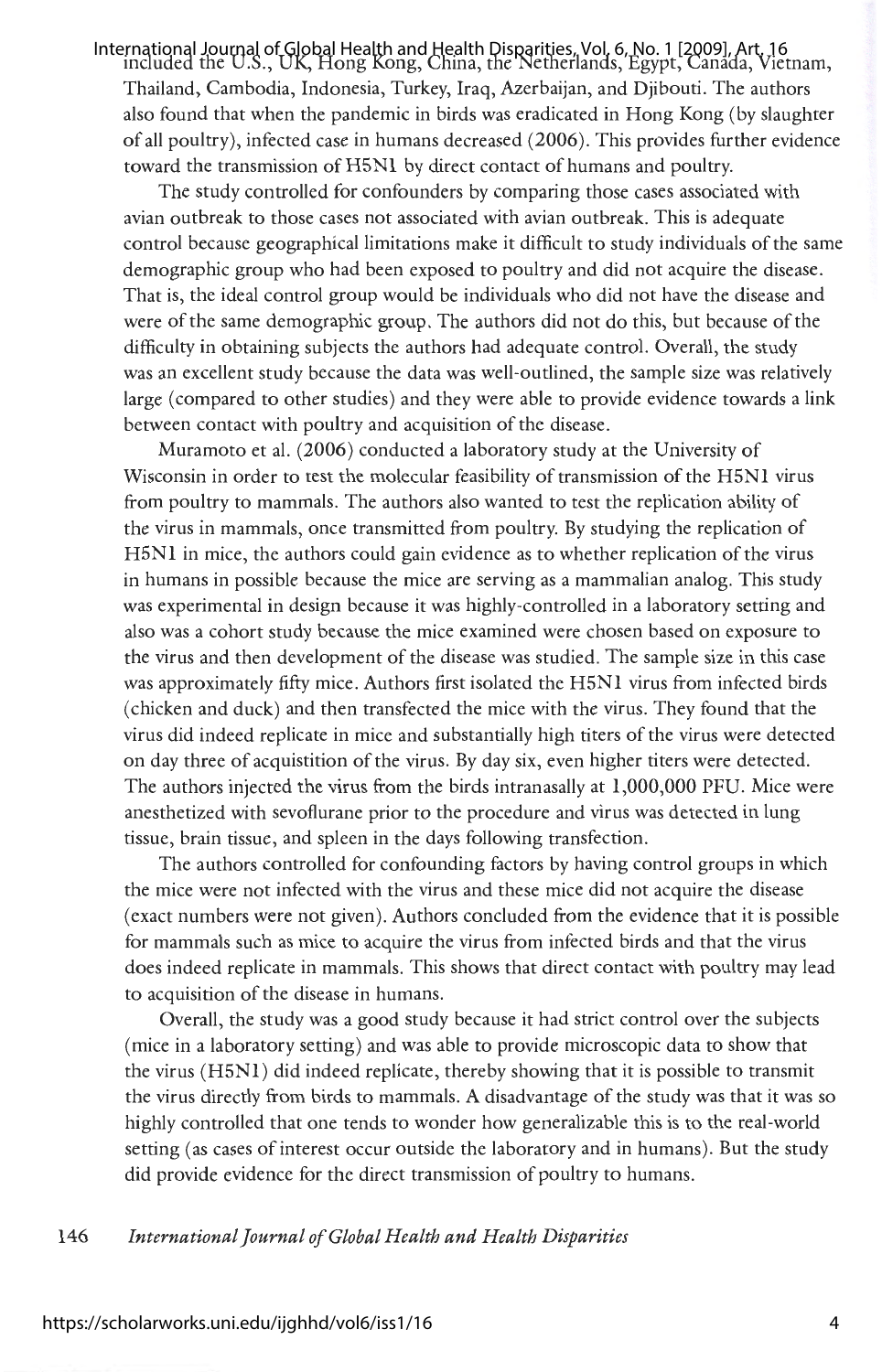# Betts: Influence of Direct Contact with Poultry on Acquisition of Avian

Vahlenkamp et al. (2008) studied the transmission of the H5Nl (avian influenza) virus from birds to humans, and also studied the replication of the virus in cats, knowing that if the virus can be transmitted from birds to cats, the potential for replication in humans also exists. The study was cohort in design, because animals were first infected with the disease (exposure) and then examined on the basis of whether they acquired the disease. The liver tissue of the cats was examined, and in all cats that acquired the disease, gross lesions were found widespread throughout the tissue. A total of nine cats were studied. The study also controlled for confounding factors because a control group in which cats were not infected with the virus was studied. This group did not acquire the disease, and the study was conducted at the Federal Research Institute for Animal Health in Germany.

Authors concluded that cats infected with the H5Nl virus obtained from poultry can develop the disease, and therefore concluded that transmission of the virus from poultry to humans is possible. Authors also discussed the fact that transmission of a similar virus, HPAIV, has already been reported to be transmitted from poultry to humans, thereby providing further evidence that H5Nl may be transmitted from poultry to humans.

The study was well done in the sense that a logical conclusion was made based on the evidence and proper control groups were included. Authors also tested the effectiveness of an H5Nl vaccine on disease control in the cats, and found that nonvaccinated cats had higher rates of development of symptoms of the disease . They found that cats not vaccinated developed symptoms of fever, anorexia, and respiratory distress, and developed these symptoms within two days of inoculation with the virus. Cats were given doses of the virus oculo-nasopharyngeally, and microscopic analysis of the infected tissue was conducted. Researchers found that acute multifocal hepatocellular coagulative necrosis was present, and intralesional influenza virus antigen was also detected.

# **CONCLUSION**

Overall, there is a substantial amount of evidence in the literature to show that direct contact with poultry leads to acquisition of the avian influenza (H5Nl) virus. For many years, there was question as to whether the virus could be transmitted from poultry to humans, and now the recent evidence has led scientists to believe that this route of transmission is indeed possible.

The epidemiologic studies discussed in this paper looked at the situation from different angles. Some studies took geographical data and were able to show that regions where outbreak of H5N1 among poultry occurred were regions of higher occurrence of outbreak among humans. Other studies showed that workers who had occupations that involved direct contact with poultry had higher rates of disease of avian influenza. Some of the occupations implicated include poultry farm working, poultry market working, and shuttlecock feather selecting.

The studies also were also a combination of case-control and cohort studies, showing that, even when examined from different viewpoints, data suggest that direct contact with poultry leads to the avian influenza disease. The studies listed were proficient in providing sufficient data to support the theory and were adequate at